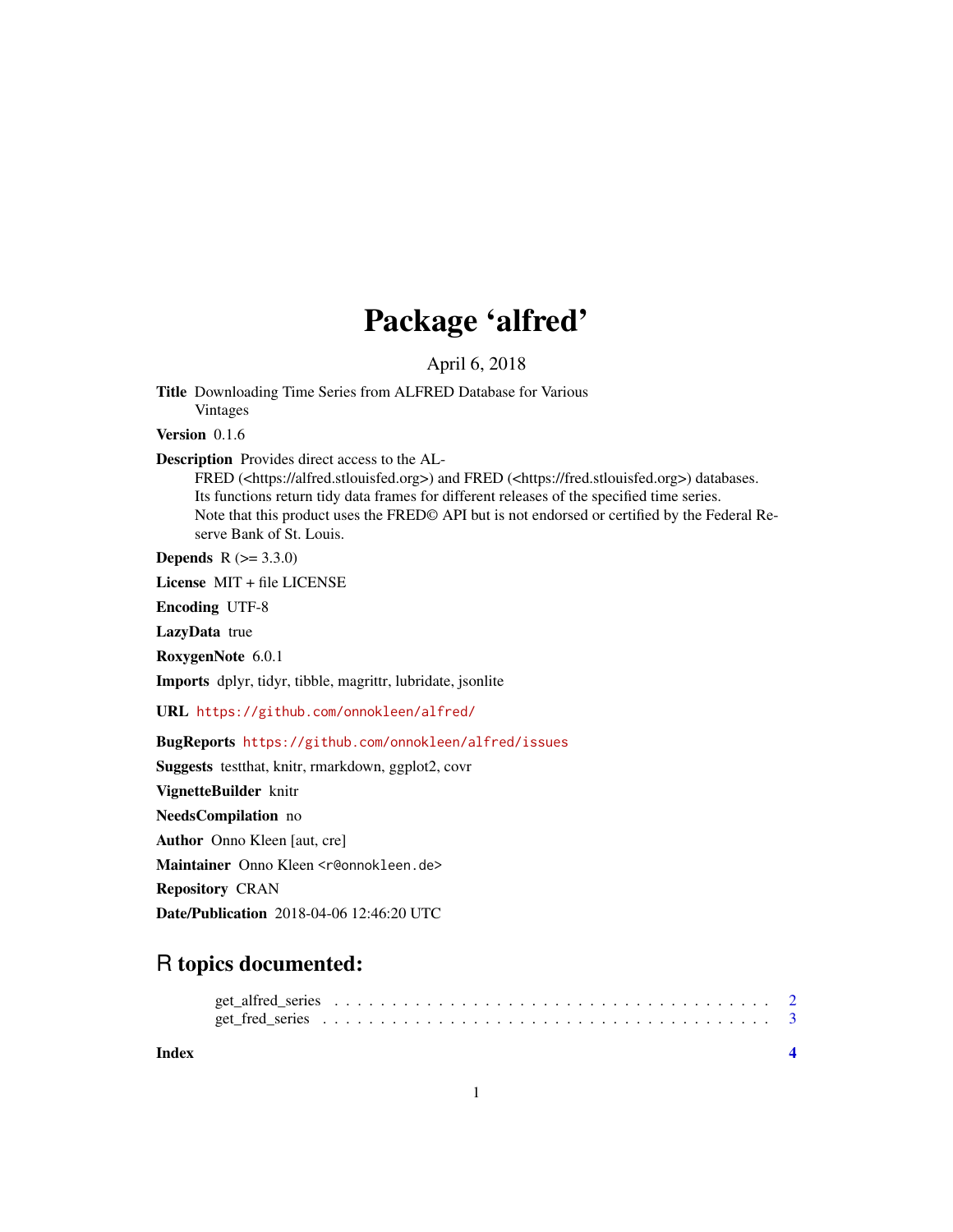#### <span id="page-1-0"></span>Description

This function can pull time series from the ALFRED database: [https://alfred.stlouisfed.](https://alfred.stlouisfed.org) [org](https://alfred.stlouisfed.org). Downloading different vintages for performing real-time analysis is provided.

#### Usage

```
get_alfred_series(series_id, series_name = NULL,
    observation_start = NULL, observation_end = NULL,
    realtime_start = NULL, realtime_end = NULL)
```
#### Arguments

| series_id         | FRED times series ID.                                                                                           |  |  |  |  |  |  |  |
|-------------------|-----------------------------------------------------------------------------------------------------------------|--|--|--|--|--|--|--|
| series_name       | Choose a name for the series column in output. Default: series_id.                                              |  |  |  |  |  |  |  |
| observation start |                                                                                                                 |  |  |  |  |  |  |  |
|                   | Date of first observation in "yyyy-mm-dd" format. Default: Earliest observation<br>available.                   |  |  |  |  |  |  |  |
| observation_end   |                                                                                                                 |  |  |  |  |  |  |  |
|                   | Date of last observation in "yyyy-mm-dd" format. Default: Last observation<br>available.                        |  |  |  |  |  |  |  |
|                   | realtime_start Date of first real time period in "yyyy-mm-dd" format. Default: First vintage<br>date available. |  |  |  |  |  |  |  |
| realtime_end      | Date of last real time period in "yyyy-mm-dd" format. Default: Last vintage<br>date available.                  |  |  |  |  |  |  |  |

#### Details

FRED time series IDs can be found on the respective site in ALFRED, e.g. [https://alfred.](https://alfred.stlouisfed.org/series?seid=CPIAUCSL) [stlouisfed.org/series?seid=CPIAUCSL](https://alfred.stlouisfed.org/series?seid=CPIAUCSL).

#### Examples

```
## Not run:
   get_alfred_series("INDPRO", "indpro")
## End(Not run)
get_alfred_series("INDPRO", "indpro", realtime_start = "2008-10-31", realtime_end = "2009-10-31")
```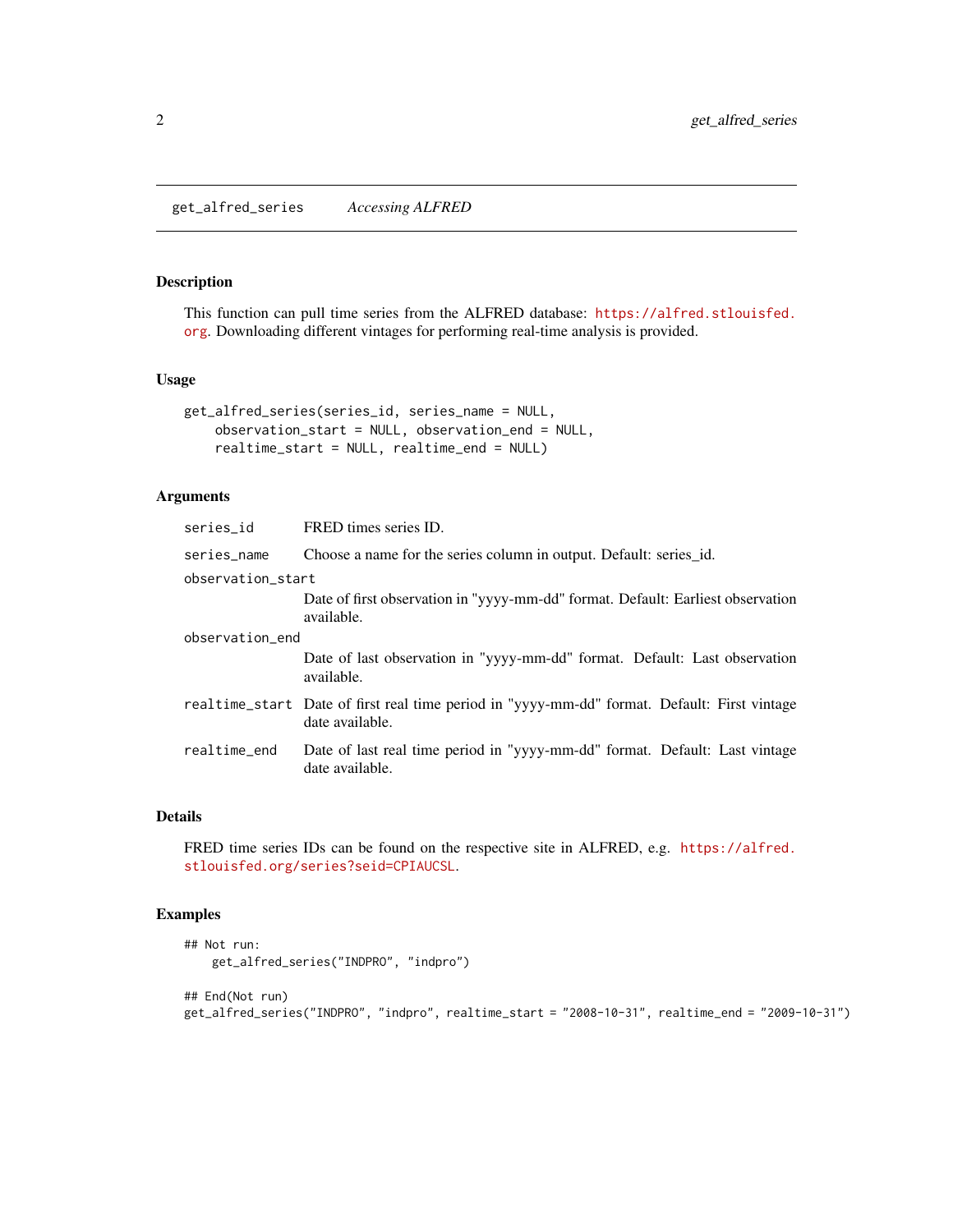#### <span id="page-2-0"></span>Description

This function can pull time series from the FRED database: <https://fred.stlouisfed.org>.

#### Usage

```
get_fred_series(series_id, series_name = NULL,
    observation_start = NULL, observation_end = NULL)
```
#### Arguments

| series id         | FRED times series ID.                                                                         |  |  |  |  |  |  |  |  |
|-------------------|-----------------------------------------------------------------------------------------------|--|--|--|--|--|--|--|--|
| series_name       | Choose a name for the series column in output. Default: series_id.                            |  |  |  |  |  |  |  |  |
| observation_start |                                                                                               |  |  |  |  |  |  |  |  |
|                   | Date of first observation in "yyyy-mm-dd" format. Default: Earliest observation<br>available. |  |  |  |  |  |  |  |  |
| observation_end   |                                                                                               |  |  |  |  |  |  |  |  |
|                   | Date of last observation in "yyyy-mm-dd" format. Default: Last observation<br>available.      |  |  |  |  |  |  |  |  |

#### Examples

```
get_fred_series("INDPRO", "indpro")
```